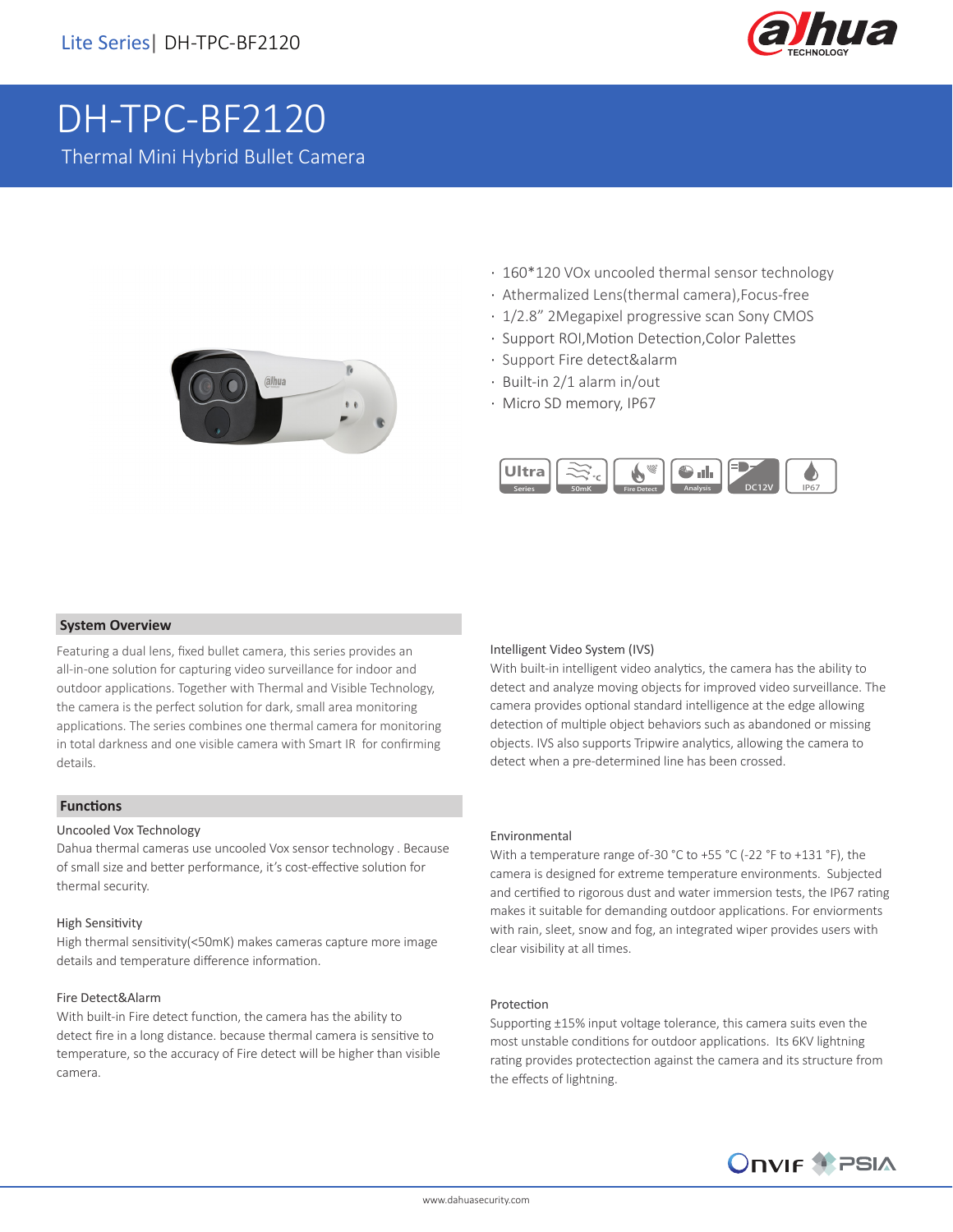# Lite Series| DH-TPC-BF2120

## **Technical Specification**

| <b>Thermal Camera</b>                                  |                                                                                            |  |
|--------------------------------------------------------|--------------------------------------------------------------------------------------------|--|
| Image Sensor                                           | Uncooled VOx Microbolometer                                                                |  |
| <b>Effective Pixels</b>                                | 160(H)x120(V)                                                                              |  |
| <b>Pixel Size</b>                                      | 12um                                                                                       |  |
| Thermal Sensitivity(NETD)                              | <50mK@f/1.1                                                                                |  |
| <b>Spectral Range</b>                                  | $7^{\sim}$ 14um                                                                            |  |
| <b>Image Setting</b>                                   | Brightness/Sharpness/ROI/DDE/AGC/FFC/3D DNR                                                |  |
| <b>Color Palettes</b>                                  | 14(Whitehot/Blackhot/Ironrow/Icefire/<br>Fusion/Rainbow/Globow/Iconbow1/<br>lconbow2 .etc) |  |
| Thermal Lens                                           |                                                                                            |  |
| Lens Type                                              | Fixed                                                                                      |  |
| <b>Focus Control</b>                                   | Athermalized, Focus-free                                                                   |  |
| Focal Length                                           | 1mm                                                                                        |  |
| Effective Distance $\textcircled{1}$<br>Man(1.8m*0.5m) | D(2):60m<br>R(3): 20m<br>(4): 10m                                                          |  |
| <b>Effective Distance</b><br>Vehicle(2.3m*2.3m)        | D:200m<br>R:60m<br>l:30m                                                                   |  |
| Angle of View                                          | H:56°                                                                                      |  |
| Visible Camera                                         |                                                                                            |  |
| Image Sensor                                           | 1/2.8" 2M CMOS                                                                             |  |
| <b>Effective Pixels</b>                                | 1944(H) x 1092(V), 2 Megapixels                                                            |  |
| <b>Electronic Shutter Speed</b>                        | $1/1 \sim 1/30,000s$                                                                       |  |
| Min. Illumination                                      | Color: 0.005Lux@F1.8; B/W: 0.0005Lux@F1.8; 0Lux<br>(IR on)                                 |  |
| <b>IR Distance</b>                                     | 35m                                                                                        |  |
| IR On/Off Control                                      | Auto/Manual                                                                                |  |
| <b>IR LEDS</b>                                         | $\mathbf{1}$                                                                               |  |
| Visible Lens                                           |                                                                                            |  |
| Focal Length                                           | 4 <sub>mm</sub>                                                                            |  |
| Max Aperture                                           | F1.8                                                                                       |  |
| Angle of View                                          | H: 74.8°                                                                                   |  |

| Video                                   |                                                                                                                                                                  |  |
|-----------------------------------------|------------------------------------------------------------------------------------------------------------------------------------------------------------------|--|
| Compression                             | H.264(Base profile/Main profile/High profile)/<br><b>MJPEG</b>                                                                                                   |  |
| Frame Rate                              | Main Stream:<br>Thermal: 1280*960 (default)/ 720P@25/30fps<br>Visible: 1080P (default)/720P@25/30fps                                                             |  |
|                                         | Sub Stream:<br>Thermal: 640*480 (default)/ 320*240@25/30fps<br>Visible: CIF(default)/D1@25/30fps                                                                 |  |
| <b>Bit Rate Control</b>                 | CBR / VBR                                                                                                                                                        |  |
| <b>Bit Rate</b>                         | H.264: 1280K ~14Mbps                                                                                                                                             |  |
| Day/Night                               | Auto(ICR) / Color / B/W                                                                                                                                          |  |
| <b>BLC Mode</b>                         | BLC / HLC / WDR                                                                                                                                                  |  |
| White Balance                           | Auto, Manual                                                                                                                                                     |  |
| Noise Reduction                         | Ultral DNR                                                                                                                                                       |  |
| <b>Motion Detetion</b>                  | Off / On (4 zone, Rectangle)                                                                                                                                     |  |
| Region of Interest                      | off / On (4 zone)                                                                                                                                                |  |
| Electronic Image Stabilization<br>(EIS) | <b>ΝΑ</b>                                                                                                                                                        |  |
| Defog                                   | Off / On                                                                                                                                                         |  |
| Flip                                    | $180^\circ$                                                                                                                                                      |  |
| Mirror                                  | Off / On                                                                                                                                                         |  |
| Privacy Masking                         | Off / On (4 area, Rectangle)                                                                                                                                     |  |
| Audio                                   |                                                                                                                                                                  |  |
| Compression                             | G.711a/G.711Mu/AAC                                                                                                                                               |  |
| Intelligent Function                    |                                                                                                                                                                  |  |
| Auto Tracking                           | <b>NA</b>                                                                                                                                                        |  |
| IVS (optional)                          | Tripwire, Intrusion, Object<br>Detection(People&Vehicle), Abandon detection,<br>Missing detection, Fire detect& alarm .etc.                                      |  |
| Network                                 |                                                                                                                                                                  |  |
| Ethernet                                | RJ-45 (10/100Base-T)                                                                                                                                             |  |
| Protocol                                | IPv4/IPv6, HTTP, HTTPS, SSL, TCP/IP, UDP, UPnP,<br>ICMP, IGMP, SNMP, RTSP, RTP, SMTP, NTP, DHCP,<br>DNS, PPPOE, DDNS, FTP, IP Filter, QoS, Bonjour,<br>802.1x    |  |
| Interoperability                        | <b>ONVIF PSIA CGI</b>                                                                                                                                            |  |
| Streaming method                        | Unicast / Multicast                                                                                                                                              |  |
| Max. User Access                        | 20                                                                                                                                                               |  |
| <b>Edge Storage</b>                     | micro SD (128GB)<br>Memory status display (Normal / Error / Active /<br>Formatting / Lock),<br>NAS (Network Attached Storage), Local PC for<br>instant recording |  |
| Web Viewer                              | <ie11, <chrome45,="" <firefox52<="" td=""></ie11,>                                                                                                               |  |
| Management Software                     | Smart PSS, DSS                                                                                                                                                   |  |
| <b>Smart Phone</b>                      | Android, IOS                                                                                                                                                     |  |